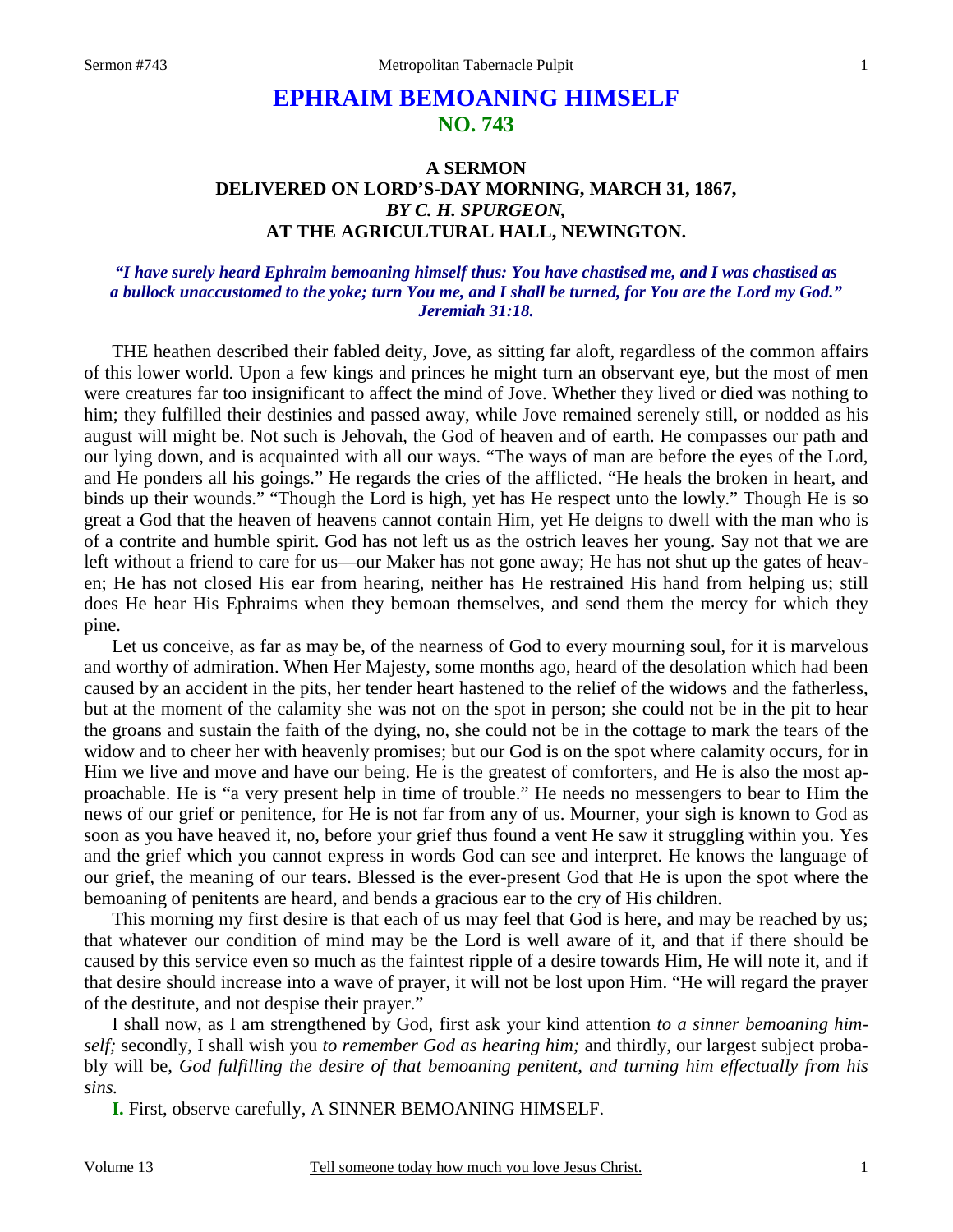Last Sunday we preached upon two sinners, but we had little or no bemoaning [#742—*A Sermon to Open Neglecters and Nominal Followers of Religion*.] One of them said, "I will not go," and the other said, "I go, sir," but went not. We are a stage farther this morning; we introduce to you one whose heart has been affected by divine grace, whose conscience has been awakened, whose soul has been quickened, and we find him, according to the expressive word of the text, "bemoaning himself." The very word is woeful to the ear it reminds us of the mourning of doves; we cannot pronounce it without feeling that it reveals a depth of sorrow. It is a word which tells of pain, anguish, fear, restlessness, sad memories, terrible forebodings, and raging desires. Ephraim was *"bemoaning himself."*

 Viewing the sorrow before us, we note that he who bemoaned himself was bowed down with a *peculiar grief.* He did not lament for his children with the bitter weeping of Rachel; he did not mourn over friends and kinsfolk withered under the blast of death; he was not as one crying out through pangs of bodily pain because a limb was crushed, or a bone was broken; he bemoaned himself, but not because he had lost his goods; not because the ship had foundered at sea, or the house was wrapped in flames, or his riches had taken to themselves wings and flown away. No, his sorrow was of another kind. He bemoaned himself with a more mysterious and bitterer grief. The cause of the sorrow lay within*—*he was "bemoaning *himself."* This is, I say, a peculiar sorrow—one which the most of men look down upon with scorn. I pray God, my hearers that you may not be strangers to it; for, unless you bemoan yourselves, you shall never make the angels merry, for their rejoicing is over "one sinner who *repents."* There is no weight of glory for those who have never mourned the weight of sin. If you have never bemoaned yourself, you have never enjoyed peace with God through our Lord Jesus Christ. The sorrow of the text is that of a soul visited by God the Holy Spirit—the inward grief of a man who has been convinced of sin, of righteousness, and of judgment. It is bitter sorrow, but so blessed are its results, that I will call it a bitter sweet—it brings darkness with it, but it is the darkness of the last hour of the night which heralds the dawn of the day.

 Godly sorrow is *well-founded sorrow.* I will try to describe its sources. When a sinner bemoans himself in this way: "Alas! Alas!" he says, "I have found out that all is true which I have oftentimes been told by God's ministers. I have indeed offended my Maker. I have grieved the God who gave me my being; I have made my best friend to be my enemy because of my sin; I have set myself in opposition to the King of kings. I cannot fight it out with Him, for He is too great for me: what shall I do? To where shall I fly? It is surely true and just that He should punish me; and woe is me, for I cannot bear His anger; if my ribs were iron and my flesh were granite, I would dissolve in the heat of His wrath. I can no more resist Him than flax can stand against fire, or stubble against the flame. Woe is me! I have awakened Omnipotence to be my enemy! I have set all heaven in array against me! I cannot resist, and I cannot escape—what then shall I do? Shall I promise that I will be better? Alas, my reformations cannot blot out my past sins, for my old offenses will still demand a punishment even if I commit no more! But worse and worse, I now discover that my nature is full of sin, and will rebel continually. Thorns and thistles will grow in the accursed soil of my heart, no matter what I do to pluck them up by the roots. I am not only thus an enemy to God by my actions, but by my very nature. Woe is me! Can the Ethiopian change his skin or the leopard his spots? Then might I, accustomed to being evil, learn to do well! Alas! I am a traitor to my God, a stranger to peace and happiness, a slave to sin, in bondage to evil." To the mind in this state it is no wonder if the thought occurs, "Oh, that I had never been born! Would to God I had been created a dog or a toad sooner than have become a sinful man, for I see my end, my dreadful end! I shall march on from bad to worse, and when I shall die, the wrath of God will come upon me to the uttermost. Forever shall I be banished from all hope of happiness. I cannot endure the wrath to come. To where shall I fly, or what shall I do? If I try to pray, my lips refuse to express my heart's desires—no, I cannot tell what to desire or how to pray. Alas! Alas! I am undone indeed! I am lost! Lost! Lost! Would God that there was mercy for me." There is good ground in the sinner's state for all his bemoaning. The fears to which I have given utterance are all reasonable and well-grounded; fears so truly the offspring of a sound judgment and an enlightened conscience that if, dear hearer, you have never felt them; I pray that you may do so before you sun has set.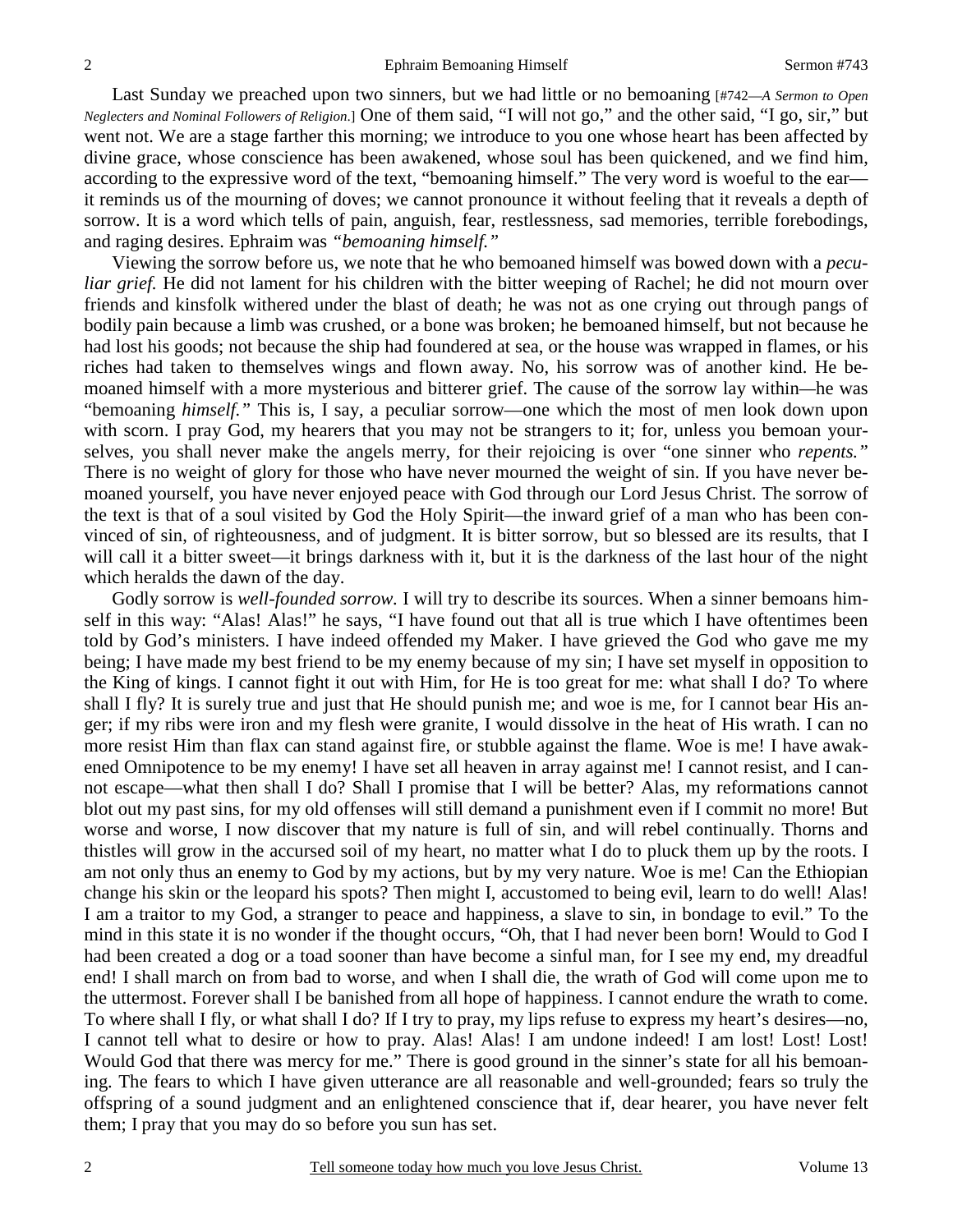This sorrow is *humble sorrow.* Notice, it is not written, "I hear Ephraim excusing himself," or "flattering himself," or "making new resolutions," but, "I have heard him bemoaning himself." When God the Holy Spirit gives genuine conviction of sin to a man, how he changes in his own esteem! He finds that all his righteousnesses are just a bundle of filthy rags; he thought them to be clean, white vestments, fair as the robes of the redeemed in heaven, and he was proud to think of arraying himself in them; but when he unpacked them in the daylight he saw them to be full of holes, reduced to rags and tatters, and, what was worse, polluted with horrible filth: so he threw them all away and fell to bemoaning himself. An awakened conscience does not say, "I could not help it, it was my nature; I was led into it by my passions; I was tempted by my circumstances." No, it gives up all excuses because it sees their hollowness. "I sinned," says the man, "I knew it was sin; I chose it willfully; I might have avoided it, but I would not; I set darkness for light and light for darkness; I am a willful offender." Instead of laying a flattering unction to his soul, he sees sin to be exceedingly sinful and laments it. My hearers, am I describing some of you? I trust, before the Lord, some of you can see yourselves here, and if so, I have joyful news from the Lord for you, for broken hearts shall be bound up by the Lord Jesus Himself, and eternal life shall be given you if you rest in Him.

 Please notice that this sorrow was *thoughtful* sorrow, for Ephraim reviews his past life—"You have chastised me." What came of it? Why, "I was chastised," and that was all. Are there not some of you in this Hall who might say, "Great God, You Yourself must deal with me, for none but Yourself can ever save me. I have been laid upon a bed of sickness, and I have recovered from it, and there was an end of the sickness, but I was none the better for it. I lost my wife, I buried my children, I have suffered hard blows, but that is all; all my afflictions have produced no good result. Lord, I have had sickness after sickness but I am rather worse than better, 'like a bull unaccustomed to the yoke, beaten but not subdued, struck but still obstinate.'" The more the untrained bull is goaded, the more it kicks, and it will not wear the yoke with patience. Have you not been like it? When you have heard a sermon, you have laughed at it; when your mother's tears have fallen for you, you have despised them; when your wife's prayers have gone up to heaven, you have turned them into ridicule; you have been chastised and chastised, but no good has followed it. Some of you have wearied the Lord with your iniquities, till He asks, "What shall I do with you?" Take heed, for patience endures not forever; the Lord will not always plow upon a rock; He will not always sow upon the thankless sand. "For the earth which drinks in the rain that comes often upon it, and brings forth herbs meet for them by whom it is dressed, receives blessing from God; but that which bears thorns and briars is rejected, and is near unto cursing; whose end is to be burned." I trust that many of you are sensible that no outward providences, persuasions, or preaching will suffice to save you—you need *effectual grace* to convert your soul, or you will perish forever.

 I beg you to notice the bemoaning of the text in one more respect, namely, that it was *hopeless and yet hopeful.* Ephraim says, "Lord, it is of no use to chastise me, for I only get worse; but do turn me, and I shall be turned." I was staying one day at an inn in one of the valleys of Northern Italy, where the floor was dreadfully dirty. I had it in my mind to advise the landlady to scrub it, but when I perceived that it was made of mud, I reflected that the more she scrubbed the worse it would be. The man who knows his own heart soon perceives that his corrupt nature admits of no improvement; there must be a new nature implanted, or the man will be only "washed to deeper stains." "You must be born-again." Ours is not a case for mending, but for making new. The meaning of the prayer in my text is, "Lord, do not chastise me, but turn me. Do it Yourself and then it will be done. 'Turn me, and I shall be turned,' but if You do not do it I am past hope." O troubled soul, if the Lord shall put His hand to the work this morning, what a wonderful change will He work in you; but only His own right hand can do it. Pray, then, this prayer—

*"'Turn me, and I shall be turned." "No outward forms can make you clean, Your leprosy lies deep within."* 

 No resolving of yours can cleanse you any more than the Ethiopian can make himself white by resolving to be so; but the Holy Spirit can purify you with the blood of Jesus. He who gives life to the dead can give spiritual life to you. He can take away the heart of stone and give you a heart of flesh. I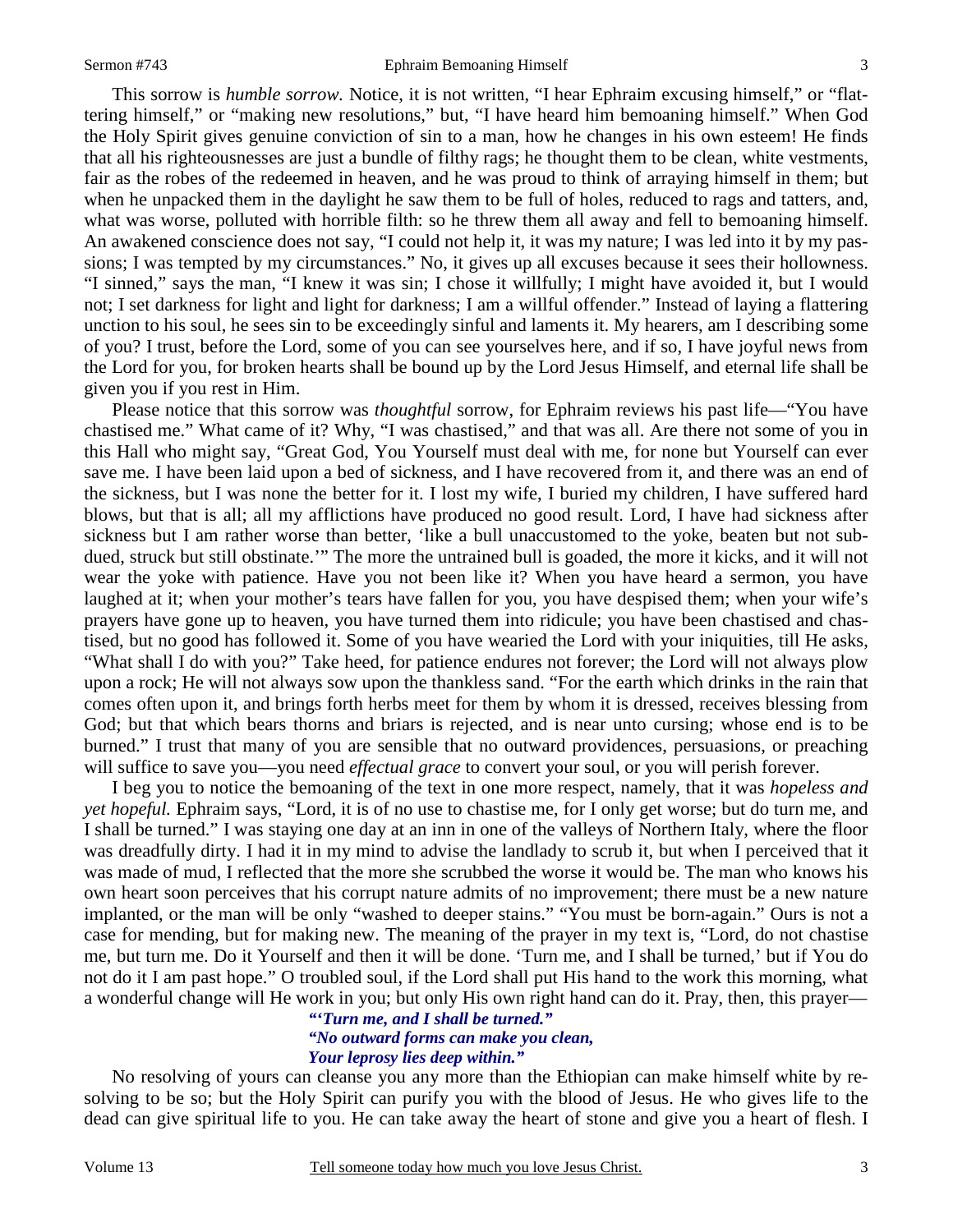invite you, therefore, to pray, "Turn me, O God, and I shall be turned." And I bid you exercise the appropriating grace of faith and say, "for You are the Lord my God." Are you made willing to take Jehovah to be your God today, my hearer? Are you willing to give up the world, its pleasures, and its gains? Are you willing to give up self, fashion, pomp, self-indulgence, and sin in every shape? If you are, then I beseech you wait not till you get home, but, standing or sitting where you now are, let Ephraim's bemoaning prayer be yours, "Turn me, Lord; convert me; make a new man of me; turn me, and I shall be turned; for You can do it so that it will be well done, thoroughly done, effectually done, permanently done, unhesitatingly done. Turn me, O Lord, and *I* shall be turned, even I. Though I have been set on mischief; though none beside could ever move my flinty soul; though I was so dogged and resolved that one might as well have tried to rule the winds or command the tempest as to curb my will; yet, Lord, You can do it." I see at this moment some of you dashing at full speed down the hill like wild horses, and none can restrain you. In vain we may call to you, in vain we throw fences across the road, you leap over every barrier, determined to be lost. But let Almighty grace interpose, let the Lord Himself appear; He can twist His hand in the neck which seemed clothed with thunder; He can throw back the maddened steed; He can thrust the bit of divine grace into its foaming mouth, and compel the once untamable being to bear the yoke of love. May such a feat of grace be performed in some sinner's heart this day!

**II.** I do not know where Ephraim was when he bemoaned himself, but I SEE THE LORD OBSERV-ING HIM.

 I know not where some of you hide yourselves now that you are pricked in your conscience. Some retire to their bedrooms; some shut themselves in their closets. Many a countryman has wept behind the hedge, or climbed into a hayloft, or leaped into a saw pit to pray. It little matters where you seek the Lord. He will be sure to see you; and even if it is in the crowded street of Cheapside or Cornhill, if your soul is in prayer, all the din of noisy London cannot stop the prayer from reaching the ear of God. You know, mothers, how quick you are at night to hear your children if they are ill. If you had a nurse, she might slumber on; but as for you, with little Jane upstairs sick, if you fall asleep, the faintest noise wakes you; yet you are not one-half as wakeful as God is; for He neither slumbers nor sleeps. When your heart begins to say, "My God, my God, I would be reconciled; my Lord, I would be cleansed," the Lord is waiting to be gracious. Before you call, God hears you, for He is a God ready to pardon!

 Observe that God heard all that Ephraim had to say. I do not know that anybody else cared to do so; and so, if you have not a Christian friend, although I am sorry for you, I would say never mind, God is enough for you without a friend. No one else might have understood Ephraim if they had heard him, but God knew all about him and He understood him well. If you cannot utter your prayer in good English, never mind, breathe it out anyway—God can understand it. Broken prayers are the best prayers. Do not suppose that you require fine words and elegant phrases in order to affect the Lord. Your tearful eyes shall be mightier than music or metaphor, and your heavy sighs shall be more eloquent than the polished period and lofty climax of the orator. Only prostrate your soul before God with humble heart and downcast eyes and your Father will accept you. What man among you can stand against his children's tears? When King Henry II in the ages gone by was provoked to take up arms against his ungrateful and rebellious son, he besieged him in one of the French towns, and the son, being near unto death, desired to see his father and confess his wrongdoing; but the stern old sire refused to look the rebel in the face. The young man, being sorely troubled in his conscience, said to those about him, "I am dying; take me from my bed, and let me lie in sackcloth and ashes, in token of my sorrow for my ingratitude to my father." Thus he died, and when the tidings came to the old man outside the walls that his boy had died in ashes, repentant for his rebellion, he threw himself upon the earth, like another David, and said, "Would God I had died for him." The thought of his boy's broken heart touched the heart of the father. If you, being evil, are overcome by your children's tears, how much more shall your Father who is in heaven find in your bemoaning and confession an argument for the display of His pardoning love through Christ Jesus our Lord?

 This is the eloquence which God delights in, the broken heart, and the contrite spirit. He heard and He understood all that Ephraim said, and He was moved by it. Did you note that word, "I have *surely*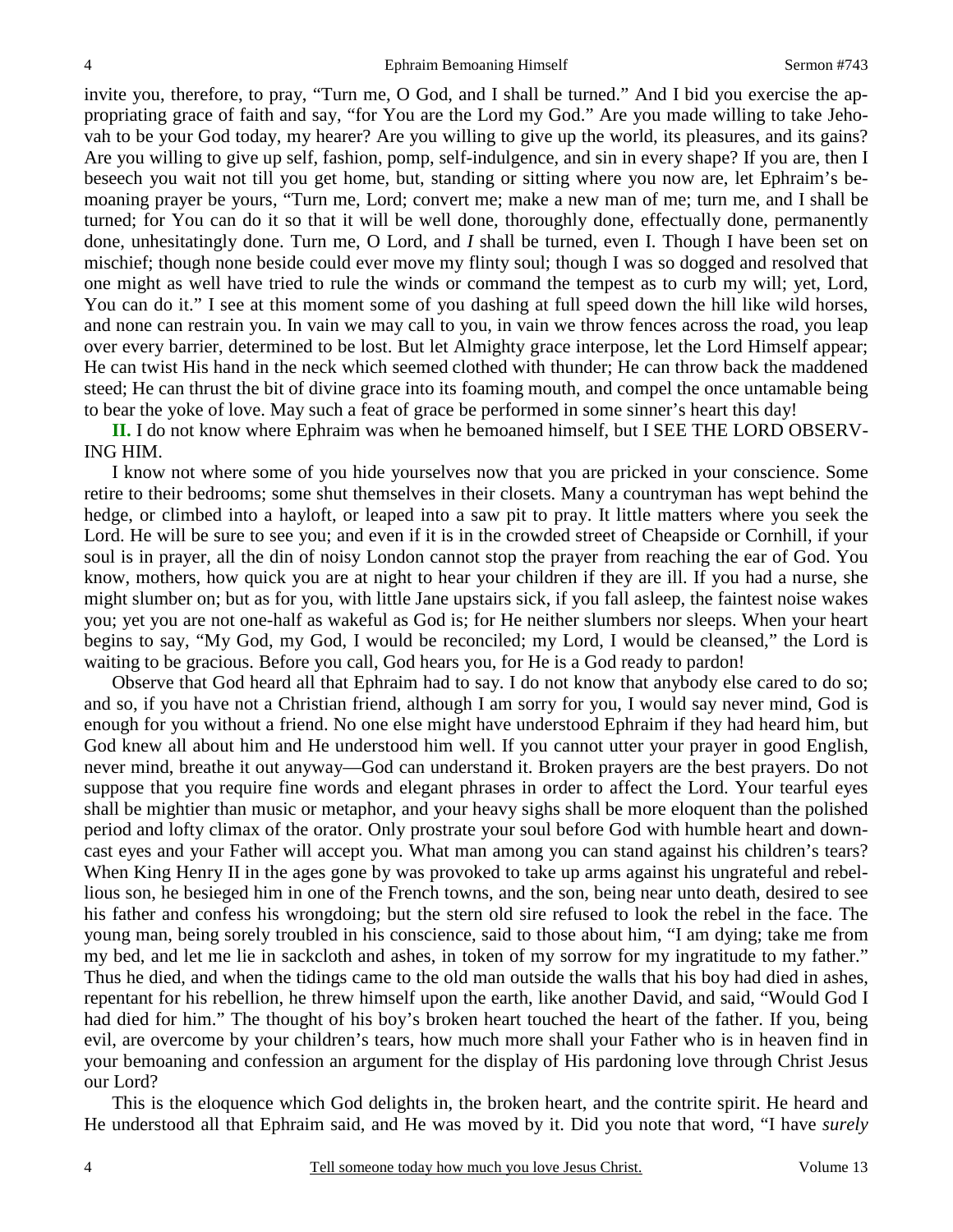heard Ephraim"? As if nothing was surer. If God should not hear the music of heaven, He would hear the prayers of penitents. If the booming of the storm and the roar of the tempest, when the thunders roll like drums in the march of the God of armies; if the clapping of the thousand hands of the roaring sea when it rejoices in its strength should not be heard by the eternal ear—yet, *surely*, the bemoaning of a single sinner would be regarded. The crash of thunder is to the Lord no more than the sound of the falling of a dry leaf on a still summer's eve, but the cry of one of His children peals through heaven, and moves the infinite heart, so that swift on wings of love the God of mercy flies. Nor is it mere pity, God gives to us practical aid. He gave to Ephraim what Ephraim asked for. Our God is full of compassion. He is a terrible God when He has to deal with sin—thunderbolts are in his hands, and lightning flashes from His eyes of fire, "for our God is a consuming fire," but when He has to deal with *penitents* His name is love! He rides in a chariot of mercy and holds out a silver scepter of grace. O seeking souls, Jehovah will hear you, through the merits of His Son! Seek His face, and you shall not seek in vain!

**III.** Let us now turn to the third point and view THE LORD WORKING IN HIS EFFECTUAL GRACE.

 Beloved friends, recollect that the only turning in the world that is saving and divine is the turning of the heart. As for a mere change of notions—the turning of the head—many mistake it for conversion, but it is quite another matter. "Oh, yes!" says a man, "I used to be an Arminian, now I have become a Calvinist;" or, "I used to be a churchman, and now I have joined the Baptists;" or, "I used to be a Papist, and I have become a Protestant." Well, and what difference will that make if you have not a new nature? A thief is a thief, whatever name he may bear—no change of name will make him honest. You may be quite as bad in one denomination as in another, for hypocrisy and formalism are found among all sorts of professors. If you take a raven and put it in a brass cage, or a silver cage, or a golden cage, it is still a raven; and so, if you join this church or that church, unless your *nature* is changed, you are an unsaved sinner. Let me add that, though it is a useful thing to have the outward conversation changed, yet that is not enough. It is a great blessing when a drunkard becomes a teetotaler; it is a great blessing when the thief becomes honest; it is a great blessing when any vice is given up, and the opposite virtue is carried out; but that is not the matter. "You must be born-again." All the changes that you can ever work in yourselves will not avail for your entering heaven. Go to St. Paul's cathedral and see the statues in white marble; they are not living men, and you cannot make them so. Wash them, clothe them, paint them, do what you will with them, they still cannot join in the songs or prayers of living men, because they are marble and not alive. Even so is it with you, unregenerate ones. You have no spiritual life in you—we would have you washed, we would have you moralized, for that is a good thing—even a corpse should be clean—but all the washing and the cleaning will not make you live; you must have the divine Influence from on high. No turning is good for anything everlastingly except the renewing of the inward nature by a work of grace in the soul. How is this done? This is the work, this is the difficulty! I will show you God's mode of working as briefly as I can.

 The Lord's way of turning a man in the main is much as follows, but the exact method varies in each case. If a man is going on in any one road, and you want to turn him, the first thing is to stop him. What would one of you think if tomorrow as you were walking to your work, you should suddenly see the earth open before you as though a volcano had split open the earth from its lowest depths? I guarantee you would go no further in that way; you would stand with hair on end, and gaze down in into the dread abyss, or fly back in alarm. This is exactly what happened to me when God turned *me*. I went on easy enough in my sins; I thought them pleasant, and that I should continue in them—till by God's grace I came to feel that hell was a real thing, and that I was on the brink of it. I saw clearly that if the brittle thread of my life were snapped, infinite misery would be my portion in the place where fiends forever bite their bonds of iron, unable to escape or to endure! Oh, how *a distinct sight of wrath to come,* stops a man! How he pauses when he perceives in his own soul that the wages of sin are death. A sight of the everlasting burnings makes him cry "STOP!" And though before he went on gaily dancing to destruction, he now waits awhile, puts his finger to his brow, takes counsel with his cooler judgment, and says to himself, "Now what shall I do?" When a man is awakened by the Holy Spirit to feel that hell is his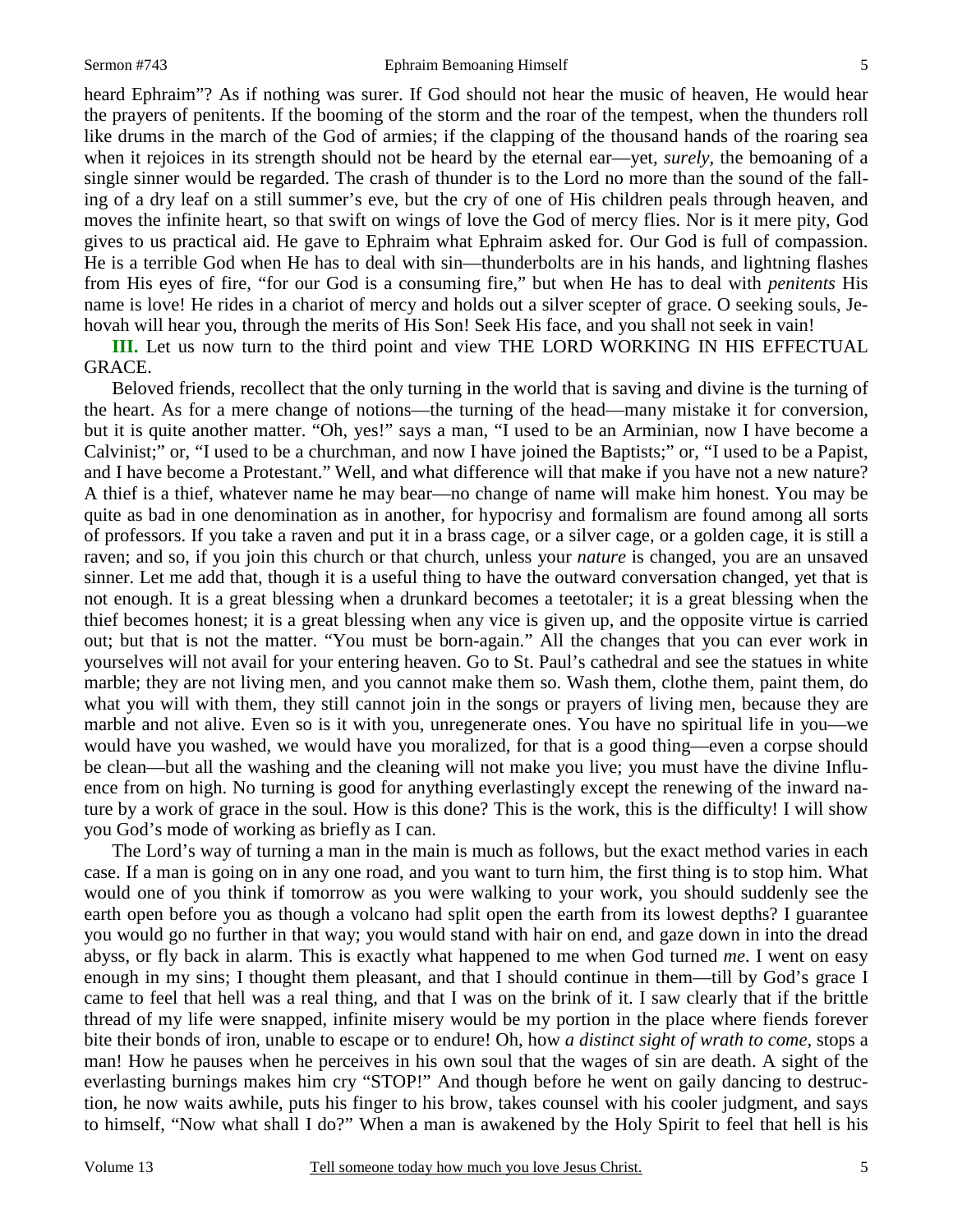just desert, it is no wonder that his mind is turned from the love of sin to a perfect horror of it. "Oh!" he says, "if hell is kindled by my sin, how can I love the sin which prepared such wrath for me?" The old naturalist, Ulysses Androvaldus, tells us that a dove is so afraid of a hawk that she will be frightened at the sight of one of its feathers. Whether it is so or not, I cannot tell; but this I do know, that when a man has had a thorough shaking over the jaws of hell, he will be so afraid of sin that even one of the feathers of it, any one sin, will alarm and send fear through his soul. This is a part of the way by which the Lord turns us when we are indeed turned.

 Furthermore, the awakened conscience is led to *see the real nature of sin.* We have all seen bears in a pit, and lions in stone, and have seen them without alarm; but I can readily imagine that if a lion were suddenly to leap from my platform into the midst of this throng, you would regard it with a very different eye. A wild beast let loose among you would be a very different thing from what it is in a picture or a statue. Now, sin, as the preacher talks of it, is to most of you like a painted lion; but when a man feels it in his own soul as an evil full of mischief, it is a very different thing. We are like the man in the fable, who warmed a frozen viper in his bosom; but when it came to life he knew its poisonous nature, for he felt the venom in his veins. Men, before God quickens them, nurse the viper of sin in their bosom, and say, "Look at its pretty scales; how fair it is to look upon! Do you suppose so harmless a creature could ever do me harm?" They put it in their bosom with much fondness; but when it bites them, and the hot poison runs through their veins, and conscience is thoroughly awake, then they loathe it and cast it from them, or rather would do so if they could; but as Laocoon, in the old story, tried in vain to tear the serpent's coils from his limbs, so is it with them until divine grace comes to their aid. At any rate, a true sight of sin soon turns a man most thoroughly from his former love of it.

There once lived a great religious impostor, of whom it is said—

*"O'er his features hung The veil, the silver veil which God had flung In mercy there, to hide from mortal sight His dazzling brow, till man could bear its light."* 

When that veil was at last lifted up, the foulest leprosy was seen. So sin comes to men covered with its silver veil, and it whispers with softest accents sweet as music, "Trust me, I cannot deceive you; I bring you richest joy; see how the cup sparkles, how the wine moves itself aright; how merry is the dance; how joyous is the chambering and the wantonness." But ah, when once that silver veil comes off, and sin's leprous brow is seen, then man, enlightened by his God, turns from it, crying, "Get you behind me, Satan." As Jehu said of Jezebel, "Throw her down," so do men abhor the accursed thing that by her witchcrafts could lead their souls to destruction! A sight of hell and a sense of sin are great means in the hands of God to turn the sinner from his ways.

 The grand turning point I have not come to yet—it is a *sight of Christ on the cross.* If you ever, by the eyes of faith, see Jesus Christ dying for you, sin will never be sweet to you again. What was it that slew our blessed Lord? It was our sin*—* 

> *"It were you, my sins, my cruel sins, His chief tormentors were; Each of my crimes became a nail, And unbelief the spear."*

When we discover that our iniquities put our dearest and best friend to death, we vow revenge against our iniquities, and from that day forth hate them with a perfect hatred. Let me illustrate this very simply. Here is a knife with a richly-carved ivory handle, a knife of excellent workmanship. Yonder woman, we will suppose, has had a dear child murdered by a cruel enemy. This knife is hers; she is pleased with it, and prizes it much. How can I make her throw that knife away? I can do it easily, for that is the knife with which her child was killed. Look at it; there is blood still upon the handle. She drops it as though it were a scorpion; she cannot bear it. "Put it away," she says, "it killed my child! Oh hateful thing!" Now, sin is such a thing—we play with it till we are told it was sin that killed the Lord Jesus, who died out of love to us—pure, disinterested love. Then we say, "Hateful thing, get you gone! How can I endure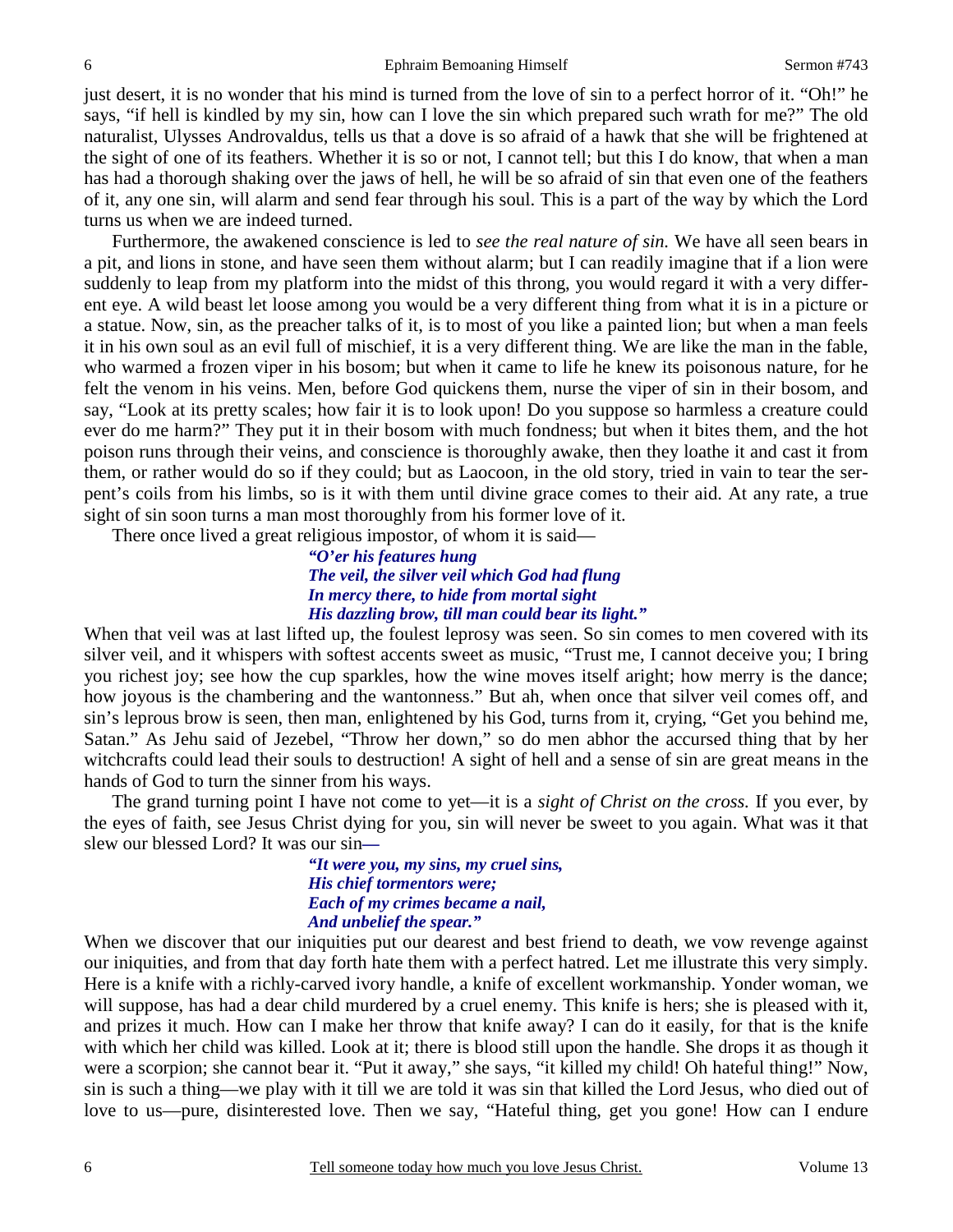you?" Remember how Mark Anthony stirred up the Romans to a fury against Caesar's murderers? Holding up the mantle of dead Caesar, he pointed to the tears and gashes in the garment—

## *"In this place ran Cassius' dagger through; Through this the well-beloved Brutus stabbed."*

And thus he inflamed the multitude to such a pitch of fury that they snatched up the seats around them, and away they went to the houses of the conspirators to set them on a blaze. Ah, if my lips could speak as my heart bids them, I would cry, "See there the wounds of the Son of God; behold the crimson stains which mark His blessed body; mark the crown of thorns; gaze upon the pierced hands; weep over the nailed feet; see the deep gash which the lance made in His side! Sin did this cruel work, this bloody deed! Down with our sins; drag them to the cross; slay them at Calvary; let not one of them escape, for they are the murderers of Christ." This is the way in which the Lord turns the sinner, and he is turned indeed.

 Further, one of the most blessed ways by which God makes the sinner turn is this—*He manifests His everlasting love to him.* You remember the fable of the traveler going along, wrapped up in his cloak, and the contest between the wind and the sun as to which would get his cloak from him? The wind blustered and blew with a cold driving rain but the traveler wrapped his cloak about him the more tightly, and went shivering on his journey; the wind could not tear away the garment. Then the genial sun burst forth, and shone full upon the traveler's face, it dried his garments and cheered him with its warmth; byand-by the traveler loosened his cloak, and at last threw it off; the sun's kindness had won the day. Now, when God's law blusters about a sinner, it sometimes happens that he says, "I will go on in my sins," but when God's love comes, who can stand against it? "I have loved you with an everlasting love," says God to the sinner. "Is it so?" cries the renewed heart, "then, Lord, I cannot be Your enemy any longer." Oh, if some of you did but know that God has chosen you from before the foundation of the world! If you did but know that you are His darlings, His favorites, that He gave His own Son to die for you! Oh, if you did but know that your name, your worthless name, is written upon the hands of Christ—would you not love Him then? I pray that He may reveal that love to you today, and, if He does, you will sing*—* 

### *"Your mercy is more than a match for my heart, Which wonders to feel its own hardness depart; Dissolved by Your goodness, I fall to the ground, And weep to the praise of the mercy I've found!"*

 When this sense of divine love has done its work, new loves and new desires fill the soul, and the man is a new man. Some worldlings cannot make out why Christians abstain from certain pleasures. "Why," they say, "I am not going to deny myself of every pleasure!" Do not you know, my dear friends that it is no denial to us to go without sin? It is no denial to the sheep to live without licking blood, because the sheep would dread the sight of blood; it desires the sweet green grass, but does not care for carnage. So when God gives us new hearts and right spirits, we do not find it a denial to renounce sin, our tastes are changed, our new loves and our new desires are not those of our former estate. There may be a gentleman here who has risen in the world: he was once a farmer's boy, but now he rides in his carriage. When he was a farmer's boy, he used to think what a grand thing it would be to be a king and swing on a gate and eat bacon all day long; but now I will be bound to say he does not want to swing on a gate, and has little relish for the rustic dainty of which he was once so fond; he has reached a different rank of society, and his tastes and habits are all different. So is it with the Christian; God makes a king of him, and how can he go back to play with beggars? God has put a heavenly nature into him, and he abhors groveling in the dust of sin. Dear friends, I would to God that you might know your standing in Christ—sons of God, heirs with Christ, joint heirs with Him; and when you do, it will turn you away from the base things of sin and you will be turned indeed.

 Once more, and I shall not detain you. There is something which binds the Christian very fast to holiness and keeps him from sin, and that is the *prospect of yon bright world to which he is wending his way.* This week I had my faith much strengthened in visiting a sick woman. I would gladly change places with her. Glad enough would I be to lie upon that sick bed and die in her place, for though she has